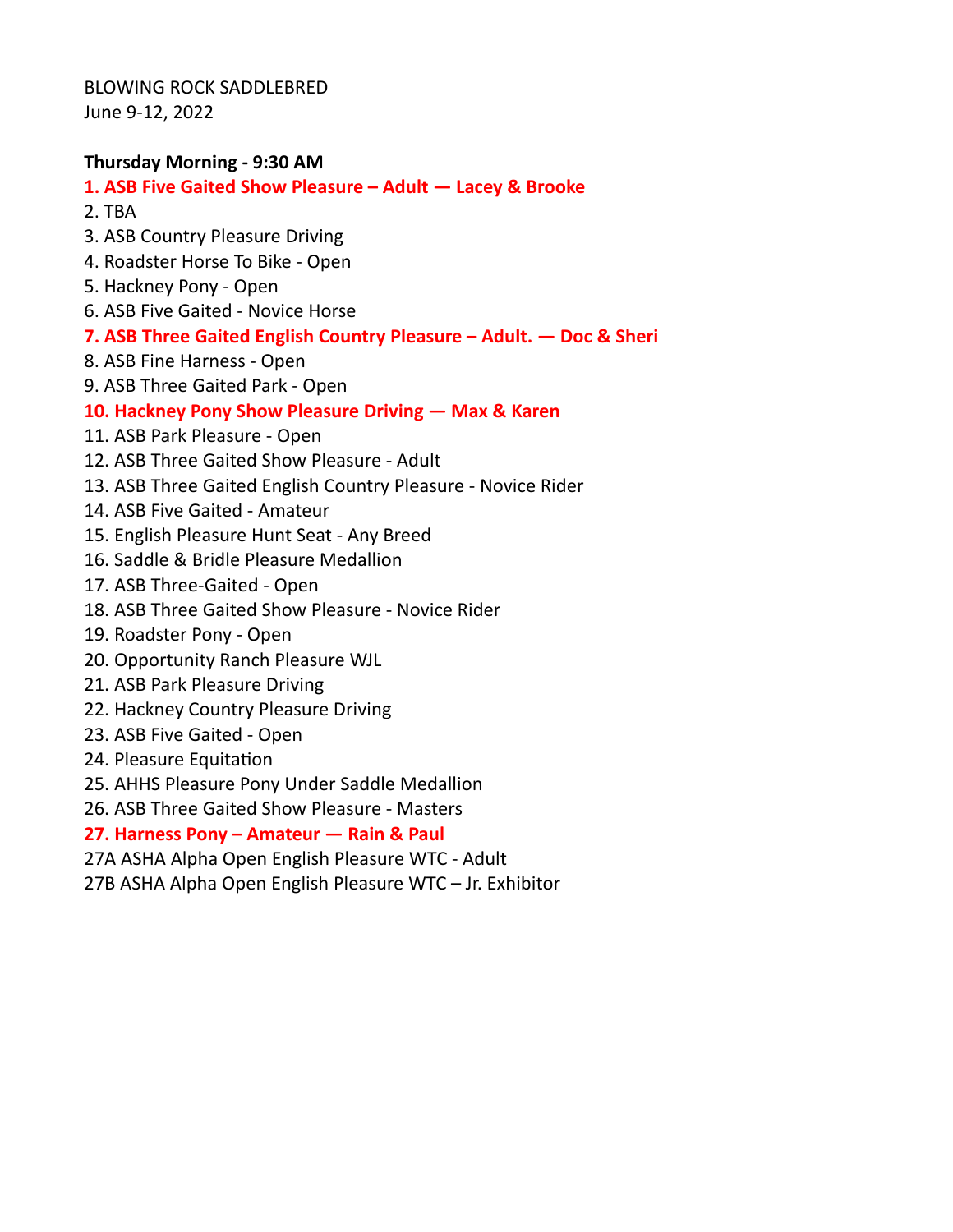## **Friday Morning - 9:30 AM**

27C ASHA Alpha Open English Pleasure WTC CHAMPIONSHIP

- 28. Harness Pony Open
- 29. ASB Park Pleasure Amateur
- 30. ASB Three Gaited Western Country Pleasure
- 31. Hackney Pony Amateur
- 33. Opportunity Walk/Trot Pleasure Any Breed
- 34. ASB Three Gaited Park Amateur
- 35. ASB Three Gaited English Country Pleasure Jr. Exh. 14-17
- 36. Roadster Horse Under Saddle Open
- 37. English Pleasure Saddle Seat Any Breed
- 38. ASB Three Gaited Ladies
- 38.1 Harness Pony Junior/Limit Pony
- 39. ASB Three Gaited Jr. Exh.
- 40. ASB Show Pleasure Driving
- 41. ASB Five Gaited Ladies
- 42. ASB Three Gaited Show Pleasure CHAMPIONSHIP Novice Rider
- 43. Three Gaited Park Jr. Exh.
- 44. Roadster To Bike Amateur
- **45. ASB Park Pleasure Junior Horse Swiper & Jenny**
- 46. Local Pleasure Horse
- 47. English Pleasure Pony
- **48. ASB Three Gaited Show Pleasure Jr. Ex. 13 & Under Zeus & Julianne**
- **49. ASB Five Gaited Show Pleasure Jr. Ex Prince & Izzy**
- 50. ASB Fine Harness Amateur
- 51. Roadster Pony Amateur
- 52. ASB Three-Gaited Amateur
- **53. AHHS Roadster Pony Medallion. Red & Julianne**
- 54. ASB Three Gaited Hunter Country Pleasure
- 55. Three Gaited Pony
- 56. ASB Five Gaited Jr. Exh.
- 57. ASB Five-Gaited Show Pleasure Limit Horse
- 58. English Pleasure Hunt Seat CHAMPIONSHIP
- 59. Five Gaited Pony
- 60. ASB Five Gaited Junior Horse
- 61. Opportunity Pleasure Driving Any Breed
- 61.1 ASB Three-Gaited Junior/Limit Horse
- 62. Roadster Pony Junior Pony
- 63. Costume Class Open
- 32. ASB Three Gaited Show Pleasure Jr. Exh. 14-17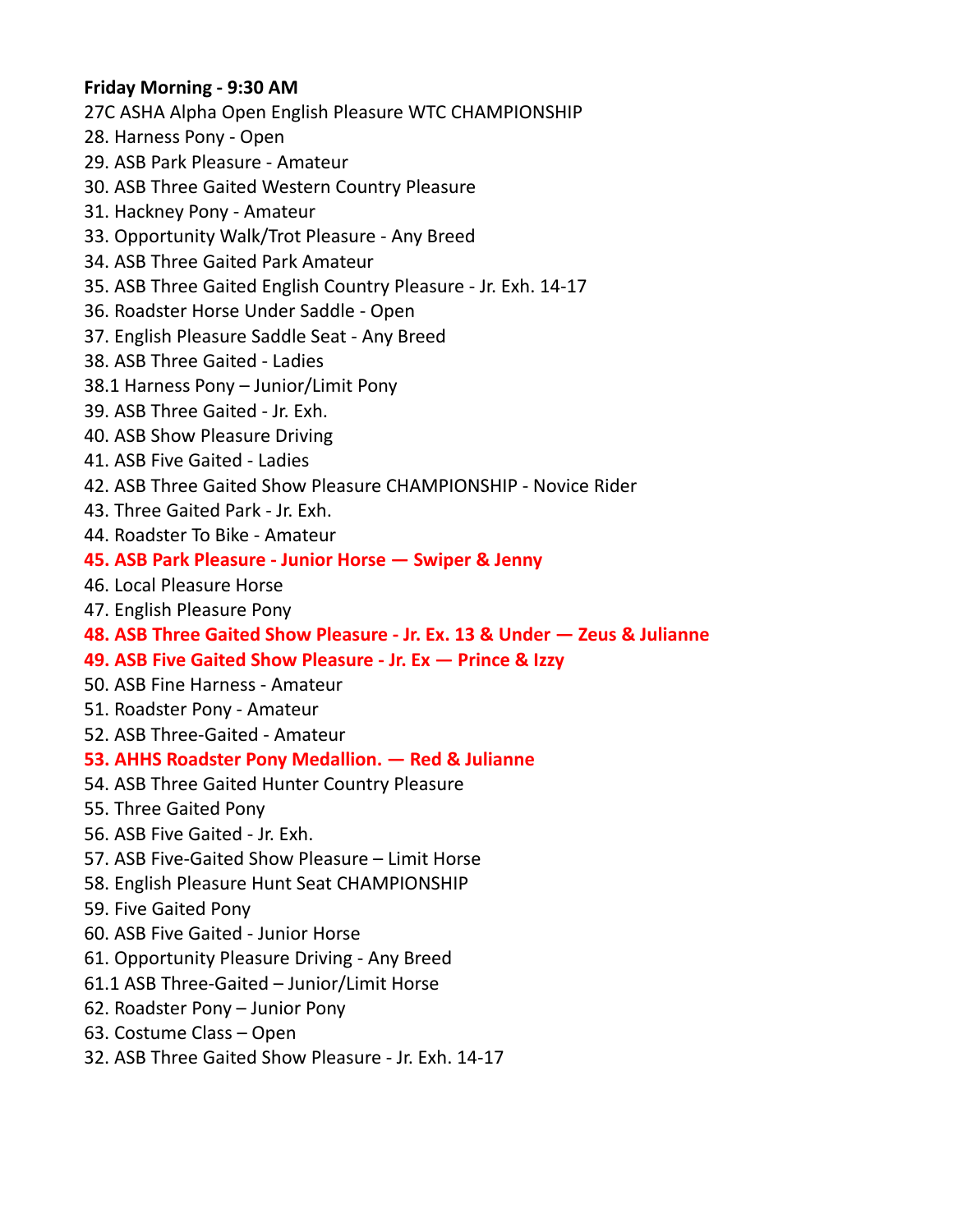### **Saturday Morning - 9:00 AM**

64. Academy Showmanship Driving 65. Academy Reinsmanship Driving 66. Show Rider Horsemanship WTC 67. Show Rider Showmanship WTC 68. Elite Academy Equitation WTC 69. Elite Academy Showmanship WTC 70. Academy Equitation Adult WTC 71. Academy Showmanship Adult WTC 72. Academy Equitation 14-17 WTC 73. Academy Showmanship 14-17 WTC 74. Academy Equitation 13 & Under WTC 75. Academy Showmanship 13 & Under WTC 76. Academy Equitation WTC Beginner 77. Academy Showmanship WTC Beginner 78. Show Rider Equitation WT 79. Show Rider Showmanship WT 80. Academy Equitation Adult WT 81. Academy Showmanship Adult WT 82. Academy Equitation 14-17 WT 83. Academy Showmanship 14-17 WT 84. Academy Equitation 11-13 WT 85. Academy Showmanship 11-13 WT 86. Beginner Academy Equitation 11 & Over WT 87. Academy Equitation 9 & 10 WT 88. Academy Showmanship 9 & 10 WT 89. Academy Equitation 7 & 8 WT 90. Academy Showmanship 7 & 8 WT 91. Academy Equitation 6 & Under WT 92. Academy Showmanship 6 & Under WT 93. Beginner Academy Equitation 10 & Under WT 94. Beginner Academy Showmanship 10 & Under WT 95. Academy Equitation 8 & Under on Lead WT 96. Academy Showmanship 8 & Under on Lead WT 97. Academy Hunt Seat Equitation WTC 98. Academy Hunt Seat Showmanship WTC 99. Academy Hunt Seat Equitation WT 100. Academy Hunt Seat Showmanship WT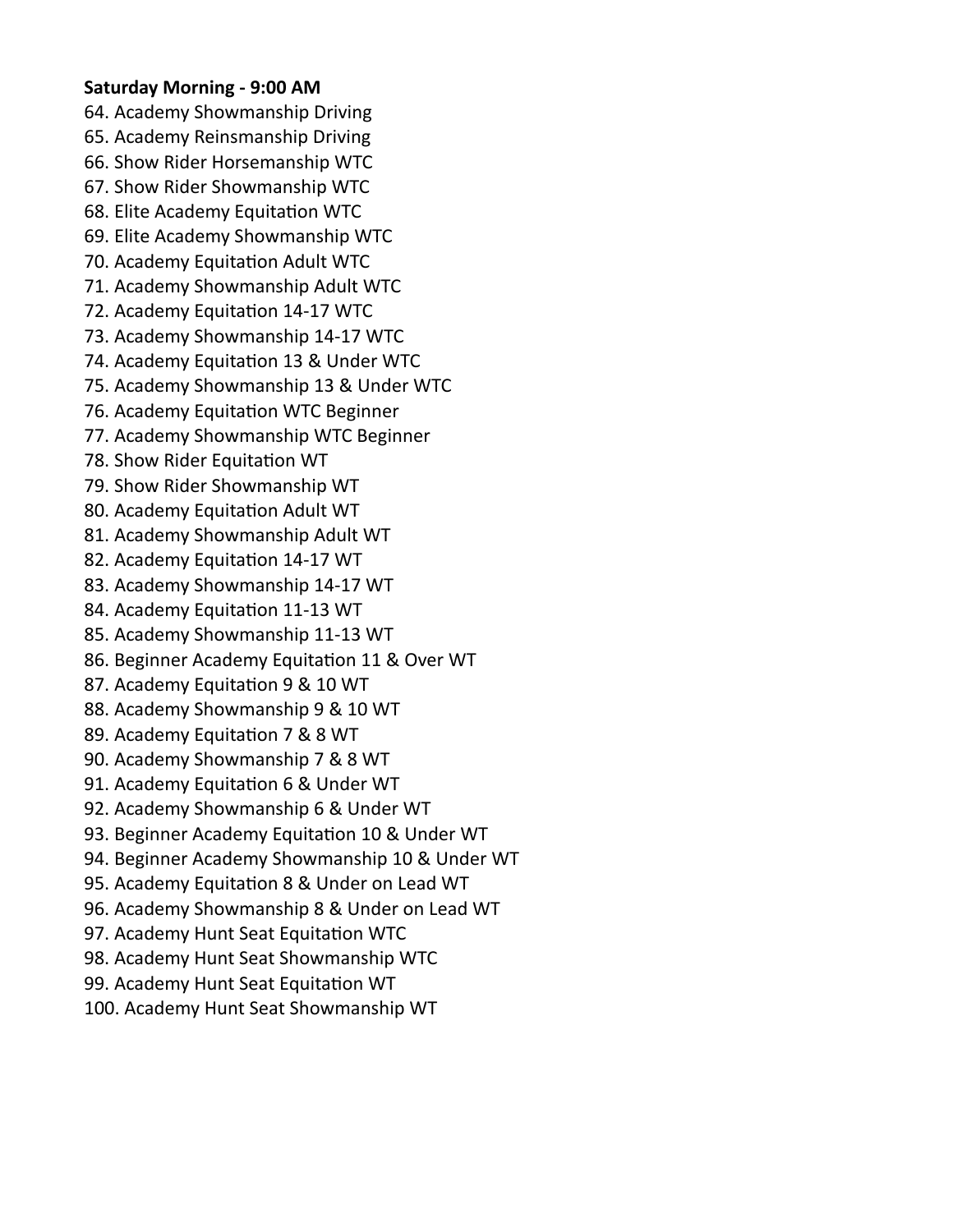## **Saturday Afternoon - Will NOT Start Before 1:00 PM**

- 101. Hackney Pleasure Pony Under Saddle CHAMPIONSHIP
- 102. Saddle & Bridle Hunter Seat Classic
- 103. Ranch Pleasure WJL CHAMPIONSHIP

# **104. ASB Walk/Trot Pleasure - 12 & Under — Winston & Brooklyn**

- 105. Hackney Pony CHAMPIONSHIP Open
- 106. ASB Three Gaited English Country Pleasure CHAMP. Novice Rider
- 107. ASB Park Pleasure Driving CHAMPIONSHIP
- 108. Saddle Seat Equitation 10 & Under Walk/Trot
- 109. Opportunity Walk/Trot Pleasure CHAMPIONSHIP
- 110. Hackney Show Pleasure Driving Junior/Limit Pony
- 111. Saddle & Bridle's Shatner Western Pleasure
- 112. Local Pleasure Horse CHAMPIONSHIP
- 113. English Pleasure Pony CHAMPIONSHIP

# **114. ASB Three Gaited English Country Pleasure - Jr. Exh. 13 & Under — Cherry & Delaney**

115. Pleasure Pony Driving

# **116. ASB Five Gaited Show Pleasure CHAMPIONSHIP – Adult — Lacey & Brooke**

- 117. Five Gaited Pony CHAMPIONSHIP
- 118. ASB Country Pleasure Driving CHAMPIONSHIP
- 119. ASB Park Pleasure CHAMPIONSHIP Open
- 121. AHHS Roadster Pony Under Saddle Medallion
- 122. ASB Three Gaited Show Pleasure Limit Horse
- 123. Roadster Horse To Bike CHAMPIONSHIP Amateur
- 124. USEF Medal 17 & Under
- 125. ASB Three Gaited Park Junior/Novice Horse
- 126. Roadster Pony Limit Pony